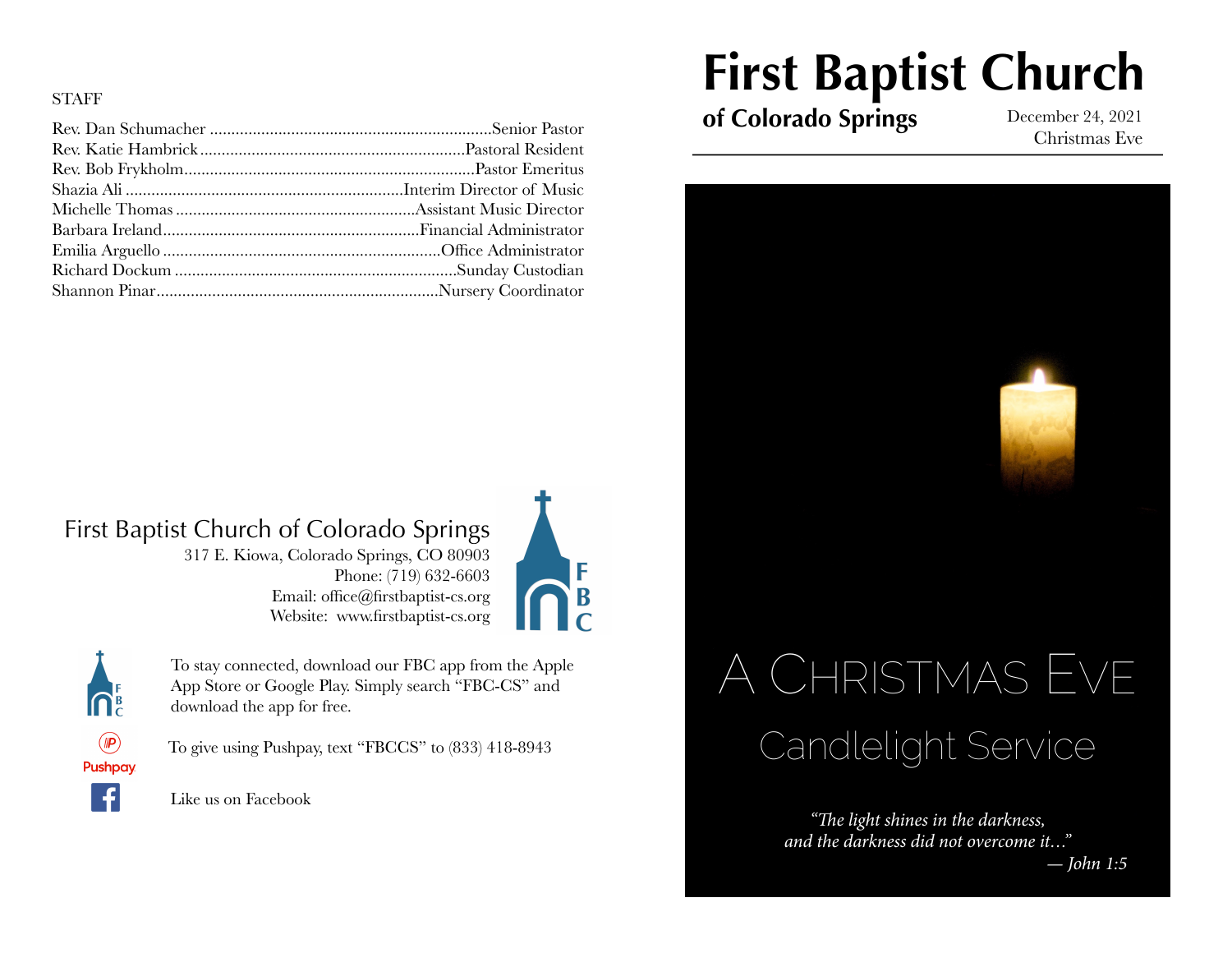### CHRISTMAS EVE CANDLELIGHT SERVICE

FRIDAY, DECEMBER 24, 2021 6:00 P.M.



*FBC provides nursery and preschool care during Worship for our infants and children through age 5. The classroom is located down the hallway through the right door under the exit sign at the front of the sanctuary.* 

*\* Please stand as you are able*

| Prelude | "Jesu, Joy of Man's Desiring" | Bach |
|---------|-------------------------------|------|
|---------|-------------------------------|------|

Welcome and Invocation Rev. Dan Schumacher Our Father, who art in heaven, hallowed be thy name. Thy kingdom come, thy will be done, on earth as it is in heaven. Give us this day our daily bread; and forgive us our debts, as we forgive our debtors. And lead us not into temptation, but deliver us from evil. For thine is the kingdom and the power and the glory forever. Amen.

#### \* Carol #103 "O Come All Ye Faithful" ADESTE FIDELES

*O come, all ye faithful, joyful and triumphant, O come ye, O come ye to Bethlehem. Come and behold Him, born the King of angels!*

#### *CHORUS:*

*O come, let us adore Him, O come, let us adore Him, O come, let us adore Him, Christ the Lord!*

*Sing choirs of angels, sing in exultation. O sing all ye citizens of heav'n above! Glory to God, all glory in the highest!*

\* Carol #134 "Silent Night, Holy Night" STILLE NACHT Shazia Ali, Lori Miskel, Michelle Thomas, and Chelsea Wood

*Silent night, holy night, all is calm, all is bright Round yon virgin mother and Child. Holy Infant so tender and mild, Sleep in heavenly peace, sleep in heavenly peace.*

*Silent night, holy night, shepherds quake at the sight. Glory streams from heaven afar, Heavenly hosts sing "Alleluia; Christ the Savior is born! Christ the Savior is born!"*

*Silent night, holy night, son of God, love's pure light Radiant beams from Thy holy face, With the dawn of redeeming grace, Jesus, Lord, at Thy birth, Jesus, Lord, at Thy birth.*

Benediction Rev. Dan Schumacher

| Postlude |
|----------|
|----------|

"Angels, from the Realms of Glory"

REGENT SQUARE

#### CHRISTMAS EVE OFFERING

Tonight's offering will directly support FBC's new ministry project, Care and Share's Mobile Food Pantry. Beginning January 7, the FBC parking lot will serve as the mobile food pantry's host site on the first Fridays of each month. The mobile food pantries provide commodities to individuals and families in the Colorado Springs ares.

Our tithes and offering will be collected by our ushers at the doors at the conclusion of the service or online via Pushpay by texting "FBCCS" to (833) 418-8943.

*All scripture in today's service is from the New Revised Standard Version (NRSV).*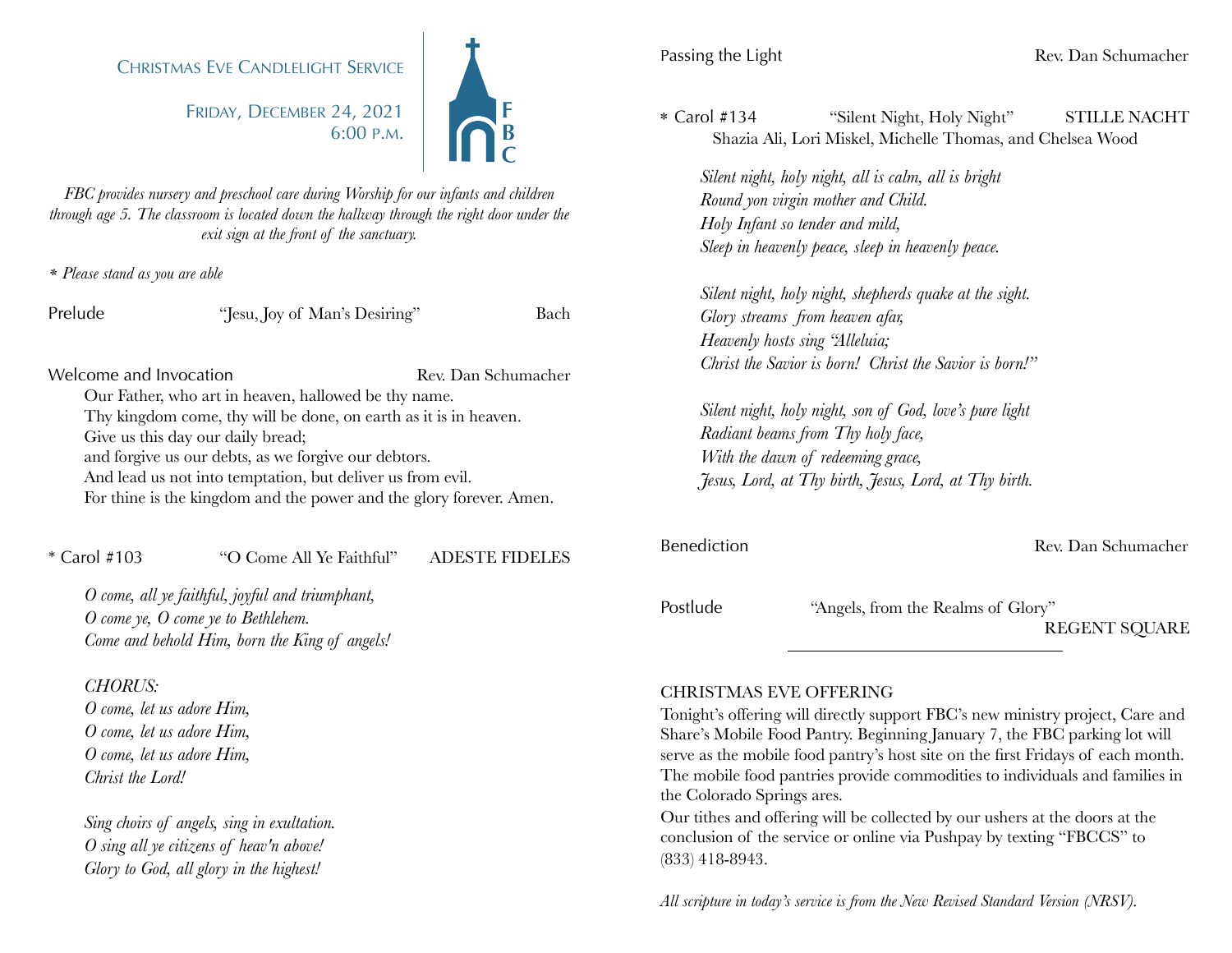| Fifth Reading                                                                                                                                                                                                                                                                                                                                                                                                                                        |                                                  | Christen Schumacher                                                                                                                                                                                                                                                                                                                                               | <b>CHORUS</b>                                                                                                                                                                                      |                                                             |               |
|------------------------------------------------------------------------------------------------------------------------------------------------------------------------------------------------------------------------------------------------------------------------------------------------------------------------------------------------------------------------------------------------------------------------------------------------------|--------------------------------------------------|-------------------------------------------------------------------------------------------------------------------------------------------------------------------------------------------------------------------------------------------------------------------------------------------------------------------------------------------------------------------|----------------------------------------------------------------------------------------------------------------------------------------------------------------------------------------------------|-------------------------------------------------------------|---------------|
| The shepherds said to one another, "Now, let us go straight to Bethlehem<br>and see this thing which the Lord has made known to us." So, they went<br>as fast as they could and found Mary and Joseph and the baby lying in<br>the manger. And when they had seen this sight, they told everyone what<br>had been said to them about the little child.                                                                                               |                                                  | Yea, Lord, we greet Thee, born this happy morning,<br>Jesus, to Thee be all glory giv'n.<br>Word of the Father, now in flesh appearing!                                                                                                                                                                                                                           |                                                                                                                                                                                                    |                                                             |               |
|                                                                                                                                                                                                                                                                                                                                                                                                                                                      |                                                  |                                                                                                                                                                                                                                                                                                                                                                   | <b>CHORUS</b>                                                                                                                                                                                      |                                                             |               |
| Anthem                                                                                                                                                                                                                                                                                                                                                                                                                                               | "We Believe"                                     | arr. Mauldin                                                                                                                                                                                                                                                                                                                                                      | Call to Worship                                                                                                                                                                                    | "The World Still Knows" Christen Schumacher<br>by Ann Weems |               |
| Sixth Reading                                                                                                                                                                                                                                                                                                                                                                                                                                        |                                                  | James Dockum                                                                                                                                                                                                                                                                                                                                                      |                                                                                                                                                                                                    |                                                             |               |
| Now when Jesus was born in Bethlehem of Judea in the days of Herod<br>the King, behold, there came wise men from the East to Jerusalem,<br>saying, "Where is he that is born King of the Jews?"                                                                                                                                                                                                                                                      |                                                  |                                                                                                                                                                                                                                                                                                                                                                   | <b>Musical Reflection</b>                                                                                                                                                                          | "What Child Is This?"                                       | Jones         |
| The star, which they had seen in the East, went in front of them until at<br>last it shone immediately above the place where the little baby lay.<br>The sight of the star filled them with indescribable joy. So they went<br>into the house and found the little child with his mother, Mary. And they<br>fell on their knees and worshiped him. Then they opened up their<br>treasures and presented him with gifts-gold, frankincense and myrrh. |                                                  | <b>First Reading</b>                                                                                                                                                                                                                                                                                                                                              |                                                                                                                                                                                                    | Christen Schumacher                                         |               |
|                                                                                                                                                                                                                                                                                                                                                                                                                                                      |                                                  | And it came to pass in those days that a proclamation was made by<br>Caesar Augustus that all of the inhabited world should be registered.<br>This was the first census undertaken while Quirinius was governor of<br>Syria; and everyone went to the town of their birth to be registered.<br>Joseph went up from the town of Nazareth in Galilee to the city of |                                                                                                                                                                                                    |                                                             |               |
|                                                                                                                                                                                                                                                                                                                                                                                                                                                      |                                                  |                                                                                                                                                                                                                                                                                                                                                                   | David, Bethlehem, in Judea, because he was a direct descendant of<br>David, to be registered with his future wife Mary, who was with child.                                                        |                                                             |               |
| Lighting of the King Candles                                                                                                                                                                                                                                                                                                                                                                                                                         |                                                  |                                                                                                                                                                                                                                                                                                                                                                   |                                                                                                                                                                                                    |                                                             |               |
|                                                                                                                                                                                                                                                                                                                                                                                                                                                      |                                                  |                                                                                                                                                                                                                                                                                                                                                                   | Lighting of the Mary and Joseph Candles                                                                                                                                                            |                                                             |               |
| Musical Reflection                                                                                                                                                                                                                                                                                                                                                                                                                                   | "We Three Kings"                                 | <b>KINGS OF ORIENT</b>                                                                                                                                                                                                                                                                                                                                            |                                                                                                                                                                                                    |                                                             |               |
| Homily                                                                                                                                                                                                                                                                                                                                                                                                                                               | "Infant Holy, Infant Lowly"                      | Rev. Dan Schumacher                                                                                                                                                                                                                                                                                                                                               | <b>Musical Reflection</b>                                                                                                                                                                          | "Breath of Heaven (Mary's Song)"<br>FBC Chancel Choir       | arr. Courtney |
| Seventh Reading                                                                                                                                                                                                                                                                                                                                                                                                                                      |                                                  | Christen Schumacher                                                                                                                                                                                                                                                                                                                                               | Second Reading                                                                                                                                                                                     |                                                             | James Dockum  |
| <b>Musical Reflection</b>                                                                                                                                                                                                                                                                                                                                                                                                                            | "O Holy Night"<br>Shazia Ali and Michelle Thomas | arr. Linda Chapman                                                                                                                                                                                                                                                                                                                                                | And, while they were in Bethlehem, the time came for her to be<br>delivered. She gave birth to her first child, a son. There was no place<br>for them inside the inn, so she laid him in a manger. |                                                             |               |